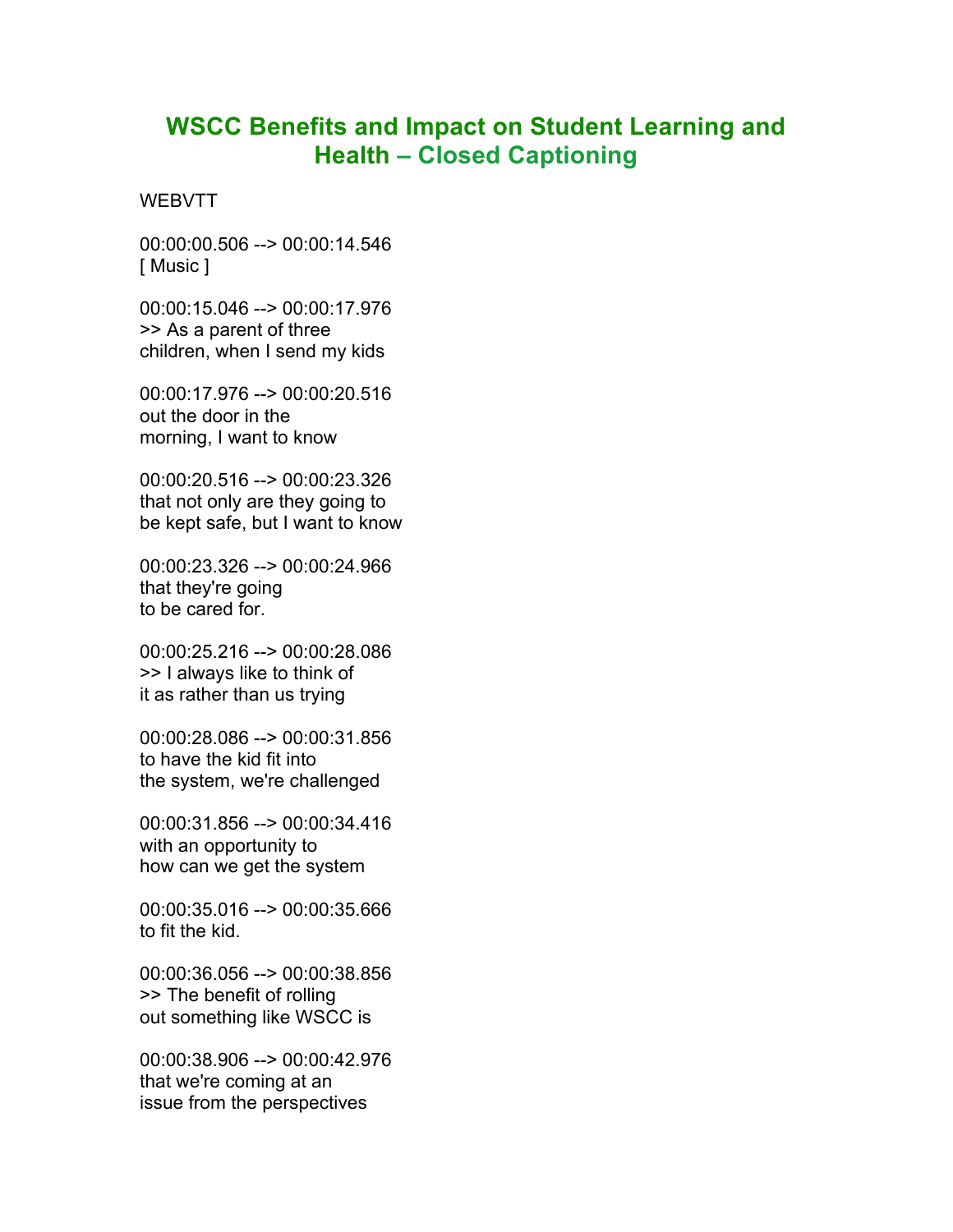00:00:43.006 --> 00:00:45.976 of medical providers, schools, public health folks.

00:00:46.356 --> 00:00:50.216 And so, so much more that we can really look

00:00:50.216 --> 00:00:53.126 at almost every aspect of an issue and work toward our goals

00:00:53.126 --> 00:00:54.156 in a more comprehensive way.

00:00:55.051 --> 00:00:57.051 [ Music ]

00:00:57.086 --> 00:00:59.376 >> From their health, their wellness,

00:00:59.516 --> 00:01:02.386 their emotional health, helping them deal with trauma,

00:01:02.666 --> 00:01:07.536 meeting their needs, making sure they're fed, you know.

00:01:07.956 --> 00:01:11.106 And helping them to reach their fullest potential

00:01:11.106 --> 00:01:12.366 in all aspects of life.

00:01:12.436 --> 00:01:14.506 That's what our real purpose should be about.

00:01:14.806 --> 00:01:17.596 How can we serve kids to their greatest benefit?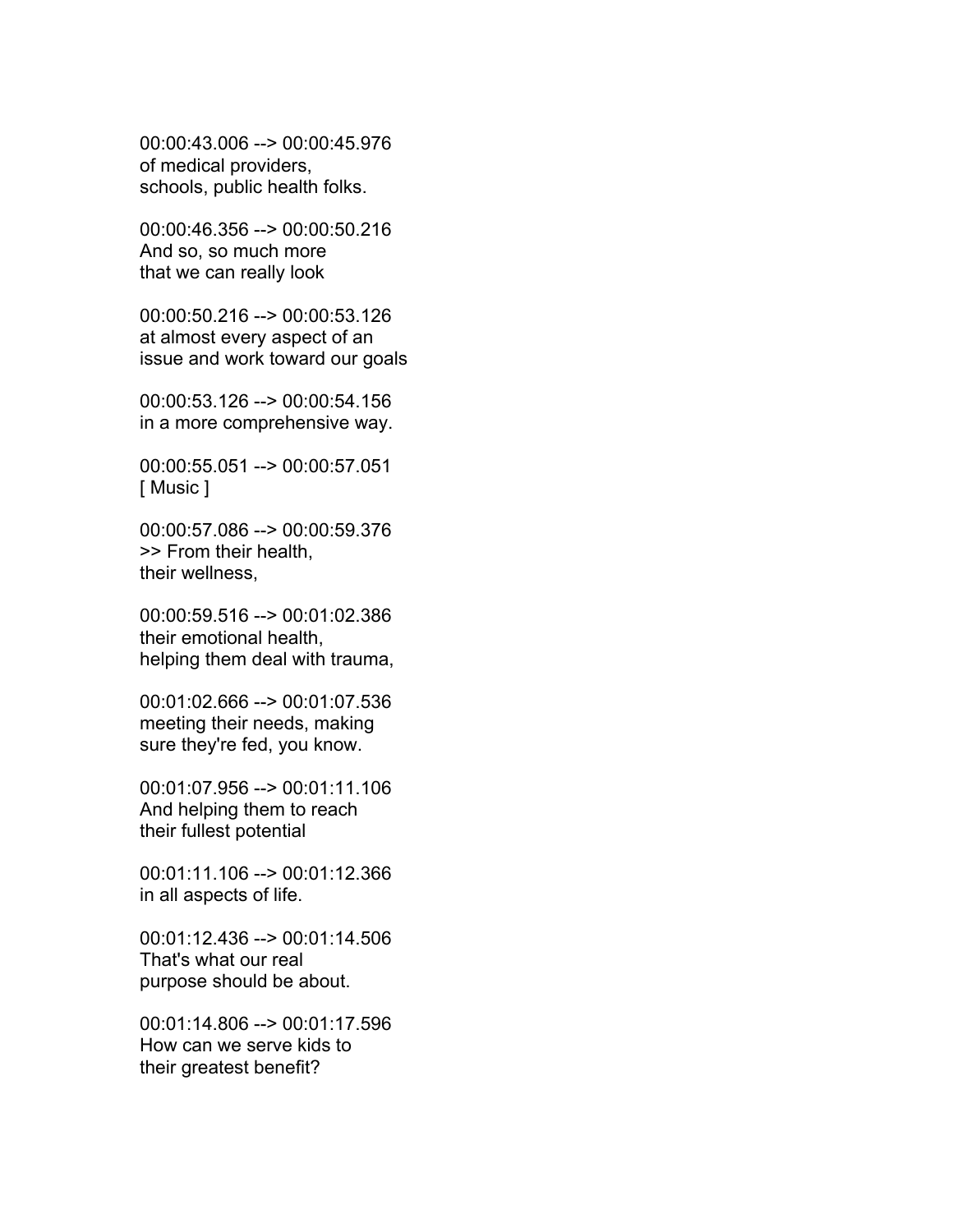00:01:17.596 --> 00:01:20.976 It's about the whole child, not just the academic piece,

00:01:20.976 --> 00:01:22.826 which we can always try to connect them to.

00:01:23.056 --> 00:01:25.246 We, we describe it as a win philosophy.

00:01:25.246 --> 00:01:27.026 So, a what I need philosophy

00:01:27.226 --> 00:01:29.086 that each child is kind of unique.

00:01:29.136 --> 00:01:31.286 And so, because we have so many programs,

00:01:31.346 --> 00:01:32.966 there's really something for everybody.

00:01:33.226 --> 00:01:38.416 >> We're really pushing to try and do services

00:01:38.416 --> 00:01:40.956 for these children and for the community, as well.

00:01:41.586 --> 00:01:43.546 We've been pushing for dental.

00:01:43.546 --> 00:01:46.136 We have a new grant with Sun Life, so we're going

00:01:46.196 --> 00:01:49.406 to be getting some healthcare services on our campus.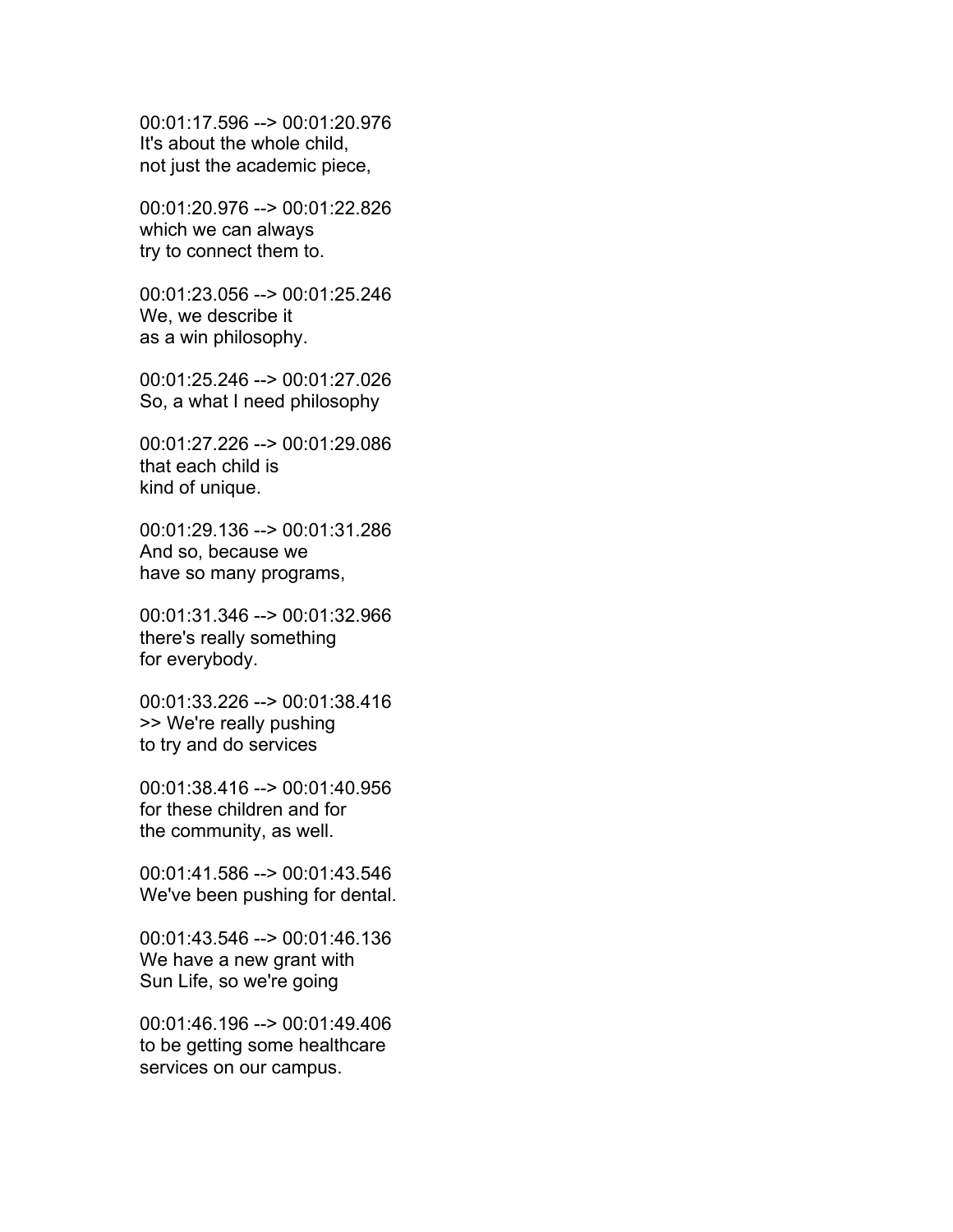00:01:49.406 --> 00:01:52.196 We provide counseling services, sometimes,

00:01:52.196 --> 00:01:53.946 for both the children and the parents.

00:01:54.246 --> 00:01:56.956 All of our kids eat free breakfast, free lunch.

00:01:57.256 --> 00:01:59.176 And if they're here in the evening, they get a snack.

00:01:59.536 --> 00:02:02.226 >> Even if it's for a, a yoga break,

00:02:02.226 --> 00:02:05.656 that has been incorporated in one of my daughter's classes

00:02:05.656 --> 00:02:08.266 or a morning extra morning recess

00:02:08.356 --> 00:02:11.536 in my son's primary elementary schools.

00:02:11.776 --> 00:02:14.906 You know, it's just proven that they need to get up and move.

00:02:15.066 --> 00:02:17.666 >> We have so much up here, but let's pull it down and come back

00:02:17.706 --> 00:02:18.626 to what we need to do.

00:02:18.626 --> 00:02:21.036 After we have our mindful moments, they're ready to go.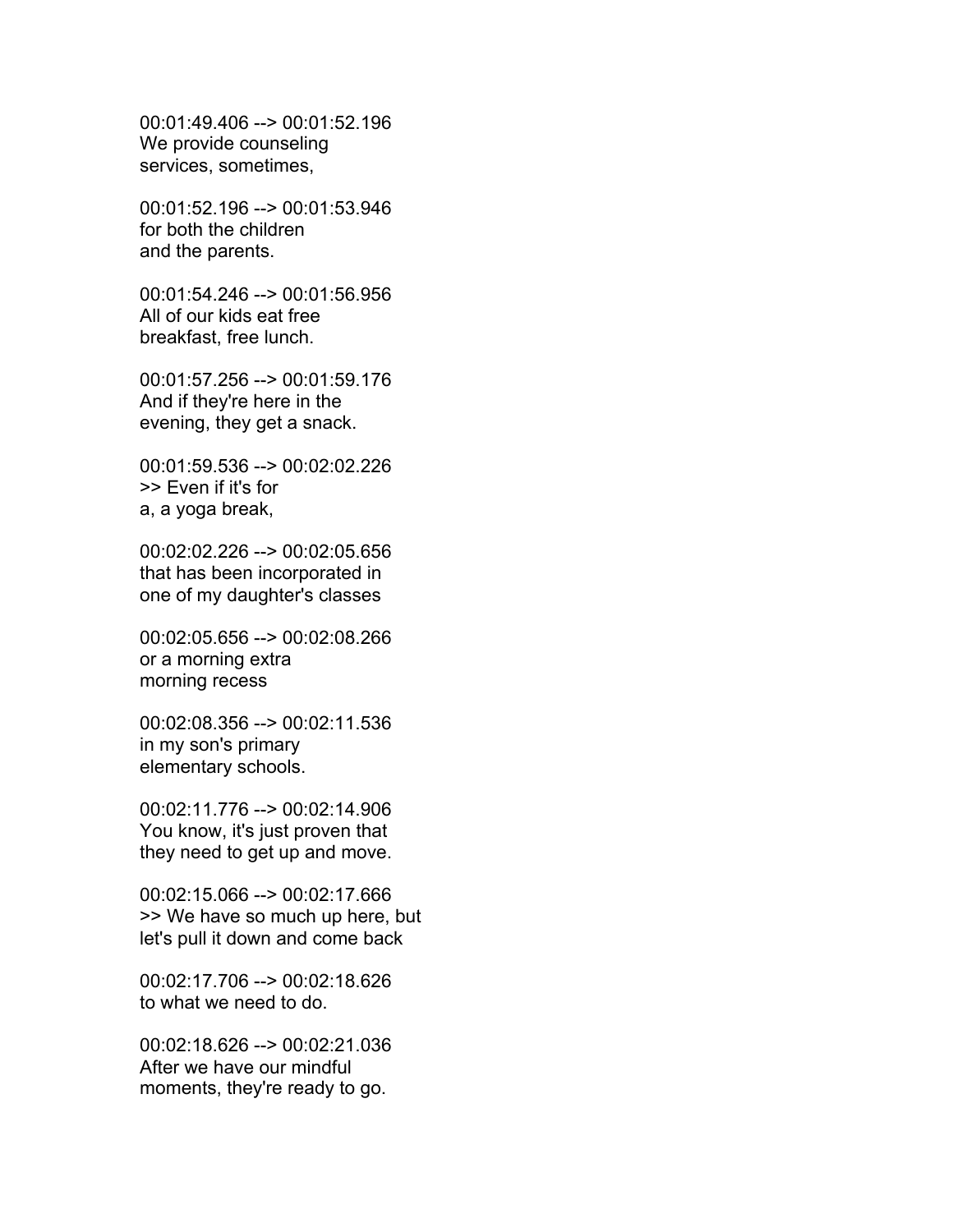00:02:21.036 --> 00:02:22.786 They understand that it's time to learn.

00:02:23.046 --> 00:02:24.276 And just, really, sets up the day.

00:02:25.061 --> 00:02:27.061 [ Music ]

00:02:27.106 --> 00:02:29.126 >> It's not a secret that students

00:02:29.126 --> 00:02:30.786 that are healthy learn better.

00:02:31.096 --> 00:02:34.076 So, providing nutritious meals at the cafeteria,

00:02:34.346 --> 00:02:36.866 making sure that they have regular access

00:02:36.956 --> 00:02:39.226 to physical activity, because we know that a lot

00:02:39.226 --> 00:02:40.436 of our students don't.

00:02:41.056 --> 00:02:43.156 Making sure that they do have access

00:02:43.256 --> 00:02:45.166 to counseling service as necessary.

00:02:45.166 --> 00:02:47.696 Those are things that have, definitely, had an impact,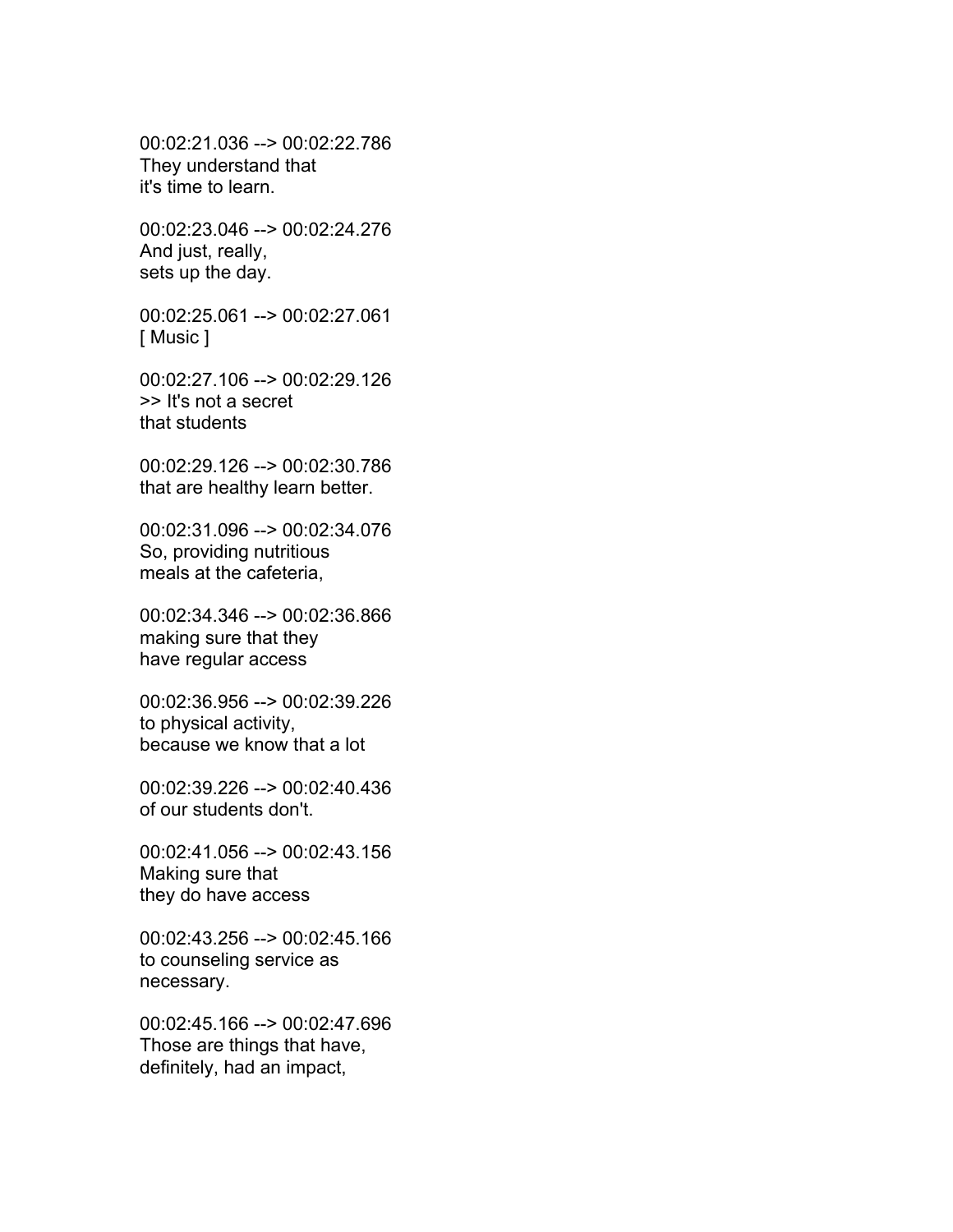00:02:47.926 --> 00:02:50.746 not only on our academics, but they've had an impact

00:02:50.956 --> 00:02:52.936 on discipline levels here at the school site.

00:02:53.136 --> 00:02:55.916 >> It was a hard decision to go away from our meetings being all

00:02:55.916 --> 00:02:58.166 about academics to moving towards social

00:02:58.166 --> 00:02:59.676 and emotional side of our students.

00:02:59.946 --> 00:03:02.296 As we moved in that direction, teachers started

00:03:02.296 --> 00:03:05.866 to see their students writing more, answering questions

00:03:05.866 --> 00:03:07.376 and moving towards full sentences.

00:03:07.746 --> 00:03:10.576 So, by putting that, that piece forward,

00:03:10.576 --> 00:03:12.756 far as the whole child method, it allowed us

00:03:12.956 --> 00:03:14.996 to become even stronger in the academic piece.

00:03:15.276 --> 00:03:18.796 And any day, after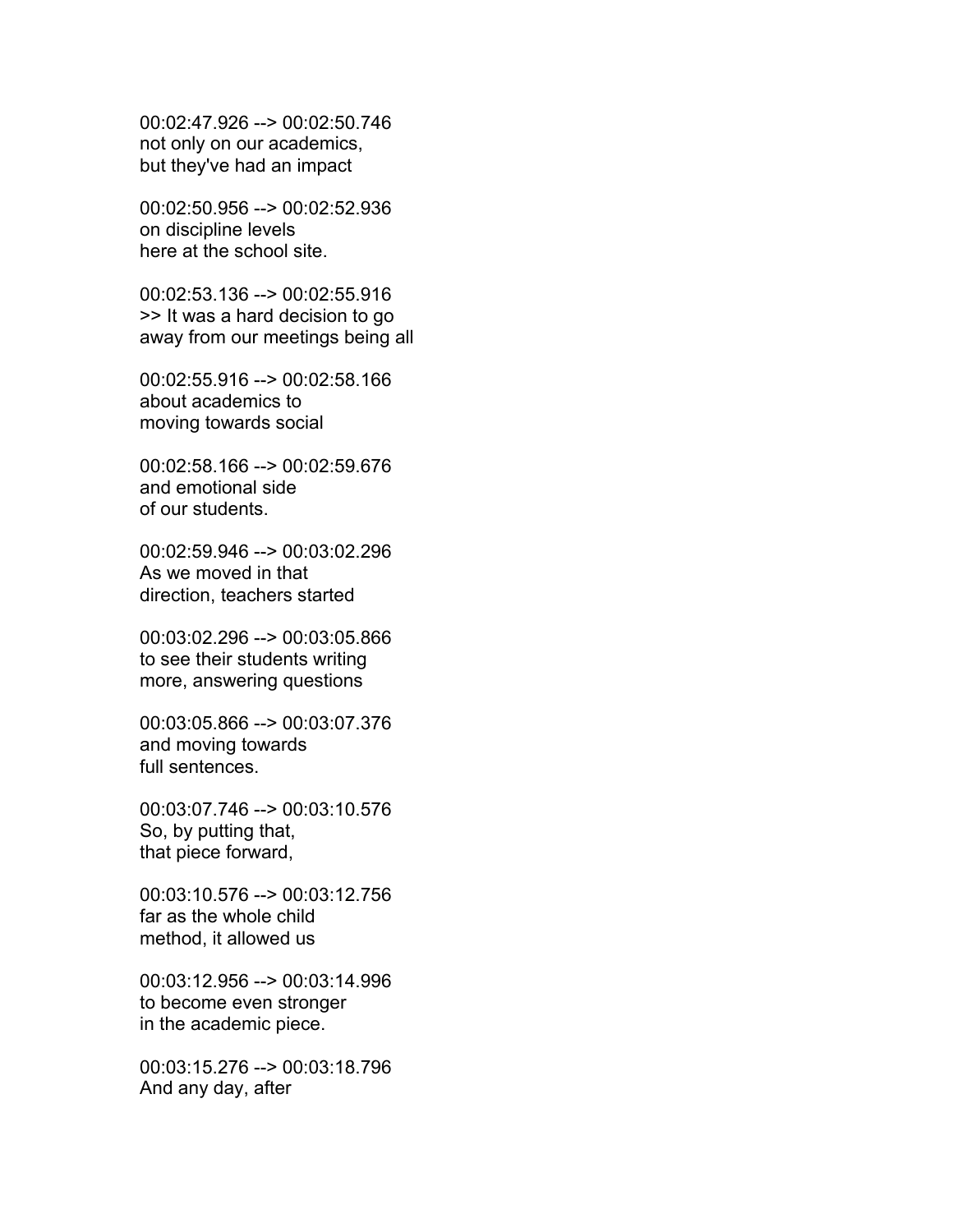school, we have quite a few

00:03:18.796 --> 00:03:20.426 after school programs going on.

00:03:20.796 --> 00:03:22.936 All of these are relevant to what they want to do.

00:03:22.936 --> 00:03:25.076 I feel it keeps them coming back to school,

00:03:25.296 --> 00:03:28.156 keeps our attendance high, keeps these kids interested

00:03:28.156 --> 00:03:30.596 in what's going on at their school.

00:03:30.666 --> 00:03:32.456 Keeps the parents engaged, as well.

00:03:32.756 --> 00:03:35.286 >> A lot of the faculty are living healthy

00:03:35.376 --> 00:03:37.706 and they are really great examples.

00:03:37.866 --> 00:03:39.986 And they promote it in their classrooms,

00:03:39.986 --> 00:03:42.556 keeping them hydrated, being outside,

00:03:42.556 --> 00:03:43.956 having the brain breaks.

00:03:44.016 --> 00:03:46.336 Those kinds of things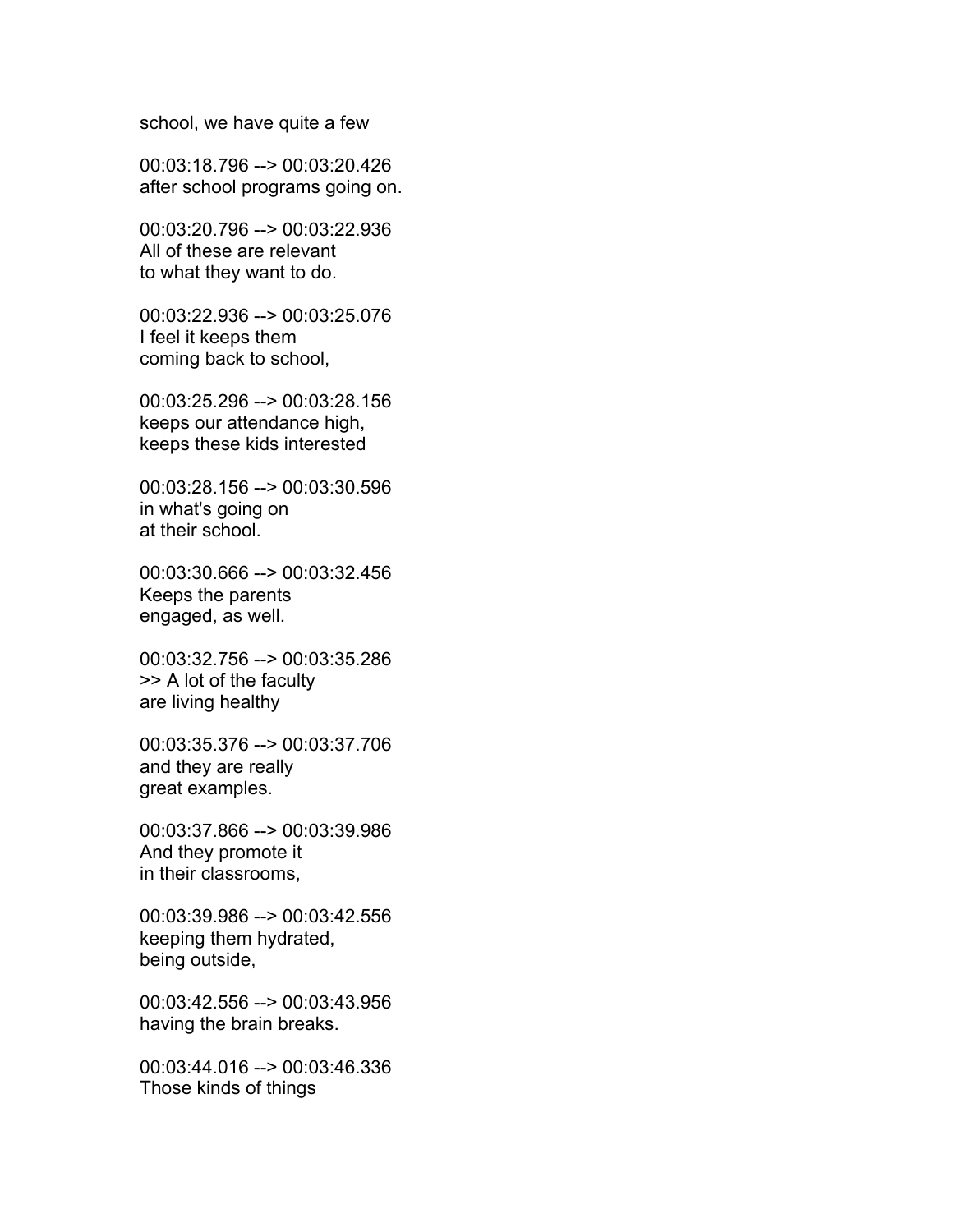have really helped kids

00:03:46.336 --> 00:03:48.256 to stay more focused in their academics.

00:03:49.116 --> 00:03:51.116 [ Music ]

00:03:51.216 --> 00:03:53.786 >> When you start young and you, kind of like, keep this growing

00:03:53.876 --> 00:03:56.536 up until their senior year of high school, they have this idea

00:03:56.536 --> 00:03:59.696 in the back of their head that students need to stay healthy.

00:03:59.696 --> 00:04:00.516 They need to stay active.

00:04:00.516 --> 00:04:01.996 They need to go outside.

00:04:01.996 --> 00:04:03.806 And especially, like, once you're a senior

00:04:03.806 --> 00:04:04.986 and you graduate, you're an adult.

00:04:05.026 --> 00:04:07.006 Like, your health and wellness is in your hands.

00:04:07.256 --> 00:04:10.236 So, having this idea is super important for young adults

00:04:10.236 --> 00:04:12.646 who are taking that next step in their life.